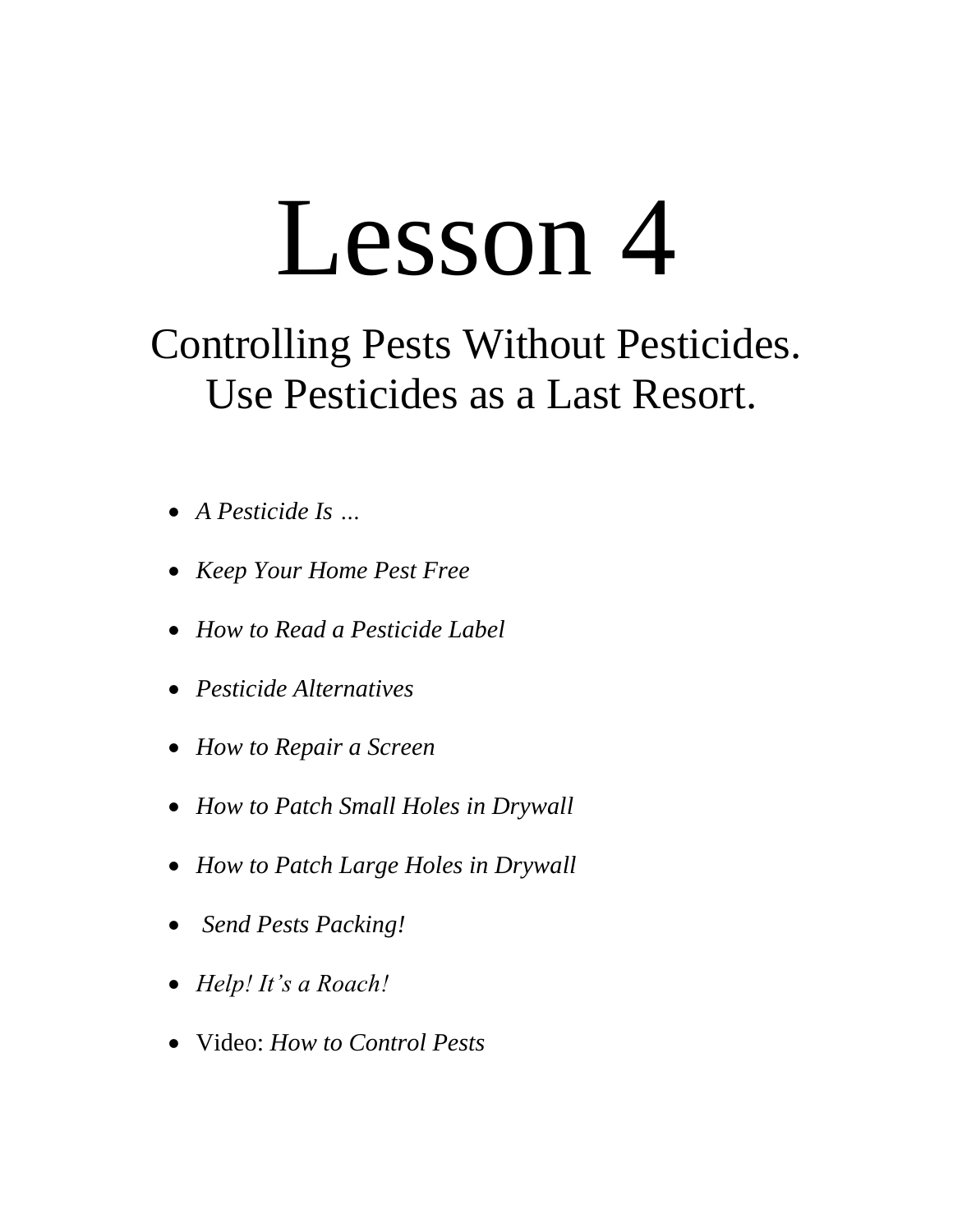# **LA FAMILIA SANA: PROMOTORA PROGRAM**

### **LESSON PLAN**

#### **Pesticide Safety Lesson 4: Controlling Pests Without Pesticides. Use Pesticides as a Last Resort.**

#### **By the end of the lesson, participants will be able to:**

- Describe and provide 1 example of "starve them out," "dry them out," and "keep them out."
- Describe and provide 1 non-pesticide solution to eliminate insects and rodents from the home.
- Locate on a pesticide container where instructions for safe use can be found.

#### **Participant materials:**

- Handout: *A Pesticide Is…..*
- Handout: *Keep Your Home Pest Free*
- Handout: Pesticide Label
- Handout*: Pesticide Alternatives*
- Comic Book: *Send Pests Packing!*
- Video: *How to Control Pests*

#### **Tool kit:**

- Non-pesticide/Low pesticide: Ant traps, sticky or closed mouse traps, fly strips, boric acid, cockroach traps
- Repair tools: screen repair kit, caulk, weather stripping, putty knife, insulating foam sealant

**Demonstration materials (optional):** If the family has these needs, then review them. If not, leave the information for them to review later if they choose

- Coloring Book: *Help! It's a Roach!*
- Handout: *How to Repair a Screen*
- Handout: *How to Patch Small Holes in Drywall*
- Handout: *How to Patch Large Holes in Drywall*

#### **1. Relative health risks of pesticides and insects**

#### **Assessment**

- Are bugs or pesticides more dangerous for the health of your family? Why do you think that?
- What methods have you tried to keep the pests out of your home?
- What would you do if you had a problem with cockroaches or mice in your kitchen? What if you had problems with bugs in your child's bedroom, what would you do?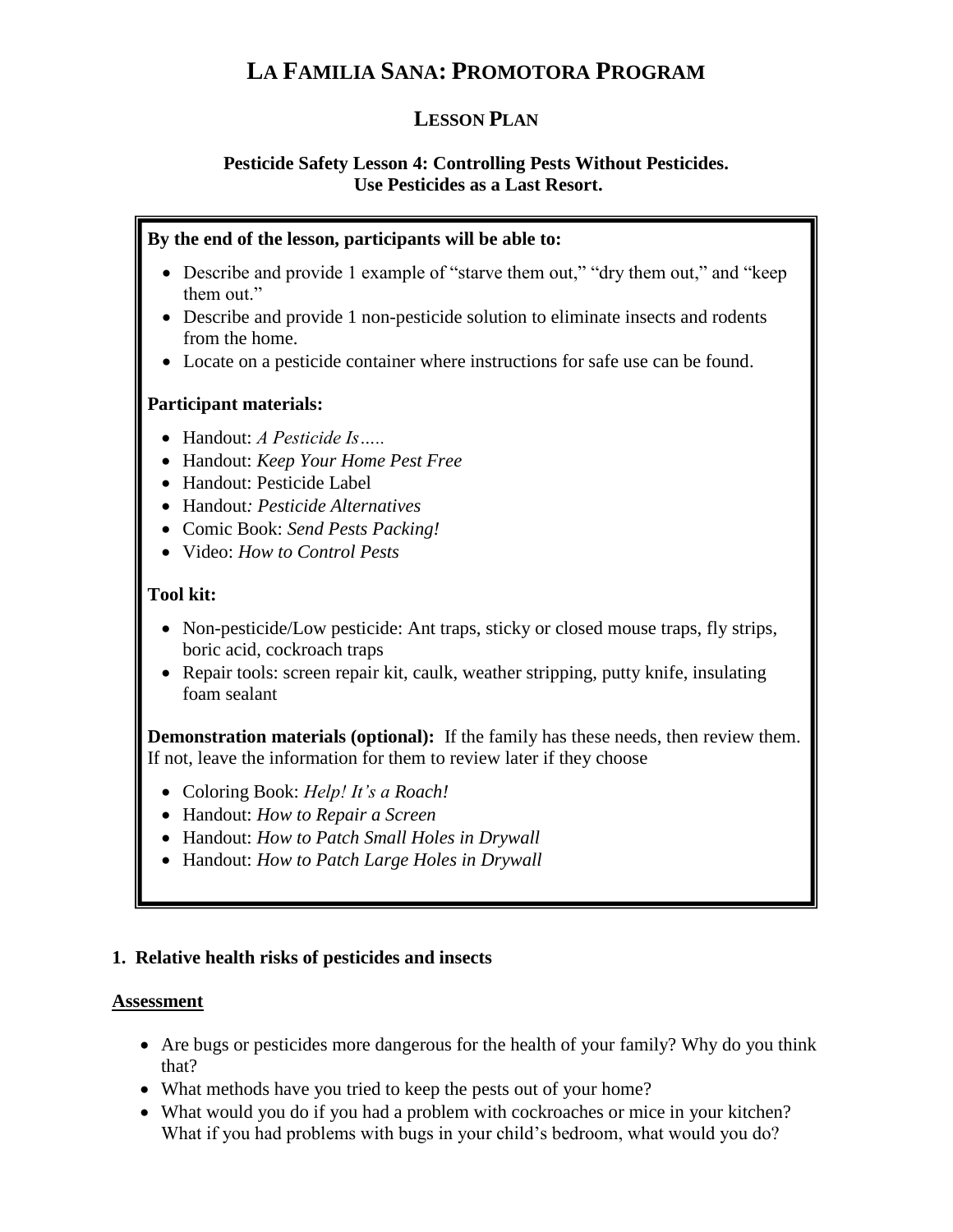#### **Activity**

- Review *A Pesticide Is…* (Household side).
- Show video: *How to Control Pests*.
- Review handout: *Keep Your Home Pest Free*.
- Review the list of low risk pesticide alternatives and remind the participant that these are ways to eliminate pests without using pesticides.
- Optional: Offer the participant the repair handouts and review the toolkit items for house repair if the participant is interested.

#### **Reflection**

- What are three ways you can get rid of pests in your home without using pesticides?
- If you were describing "starve them out," "dry them out," and "keep them out" to a friend, what would you say?

**Note**: If the participant cannot respond to these questions, please review the lesson again.

#### **2. Help the participant understand how he/she can use pesticides responsibly**

#### **Activities**

- Review the pesticide label provided*.*
- Choose one of the following options:
	- o After going over the handout, get a copy of the same handout with the boxes blank and encourage the participant to remember which section is which on the pesticide label.
	- o Using a pesticide container from the home, work with participant to find sections that are labeled on the handout.

#### **Reflection**

• How would you show someone who lives with you how to find the safety information on a pesticide label?

**Note**: If the participant cannot respond to these questions, please review the lesson again.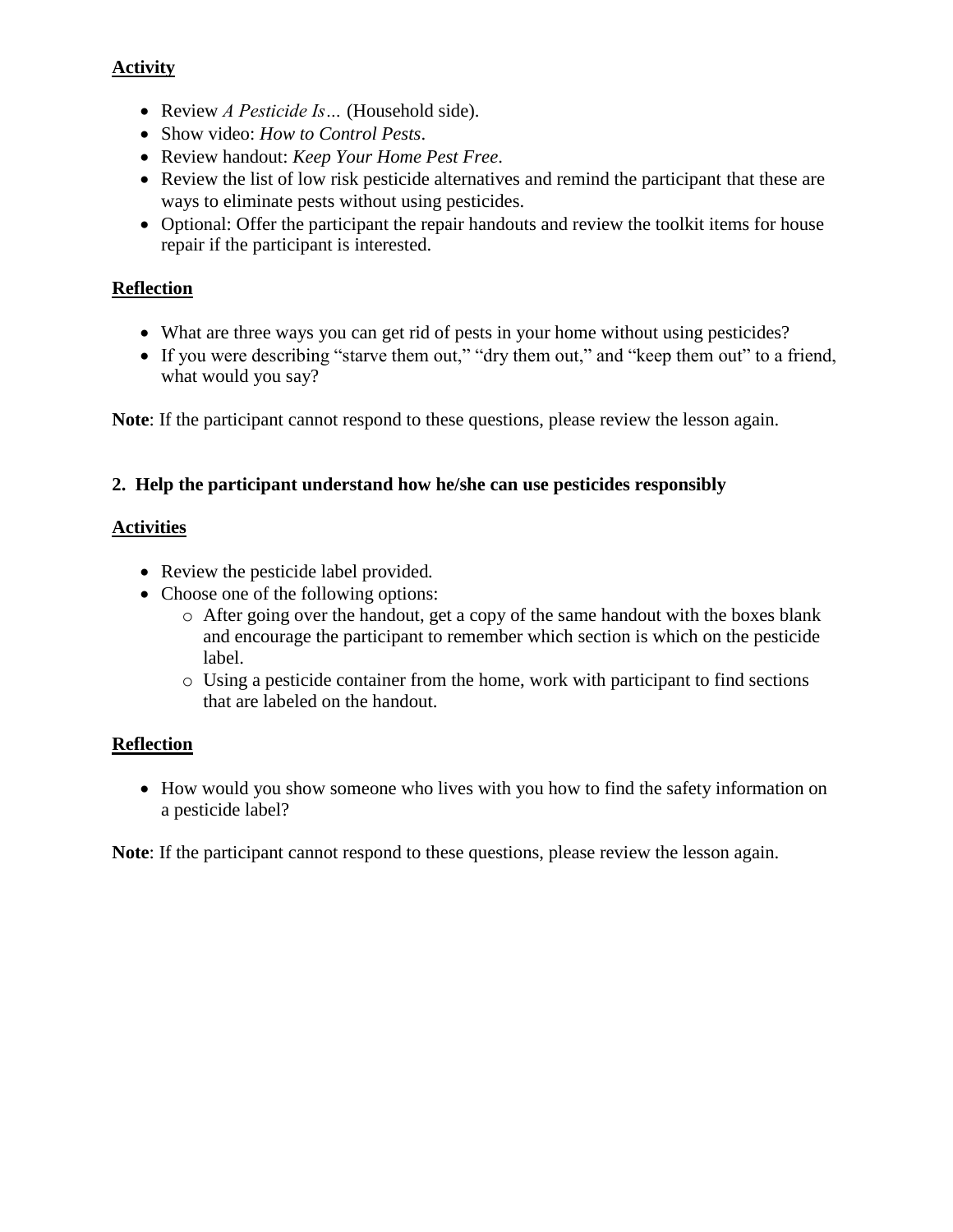# **LA FAMILIA SANA: PROMOTORA PROGRAM**

## **PESTICIDE ALTERNATIVES**

| No or low-pesticide alternatives |                                                                                                                                                                                                                                                                                                                                                                                                                                                                                                                                                               |
|----------------------------------|---------------------------------------------------------------------------------------------------------------------------------------------------------------------------------------------------------------------------------------------------------------------------------------------------------------------------------------------------------------------------------------------------------------------------------------------------------------------------------------------------------------------------------------------------------------|
| Ant traps                        | These traps have low levels of pesticides and do not cause<br>harm to humans. Place these in the path of the ants. Usually,<br>ants always follow their same path; therefore, it will be easy to<br>identify places for the traps. Keep them out of reach of<br>children.                                                                                                                                                                                                                                                                                     |
| Sticky or closed mouse traps     | Identify areas where rodents frequent. These places are<br>usually in or near the kitchen or trash. When the mice pass<br>through the traps they will get stuck or trapped.                                                                                                                                                                                                                                                                                                                                                                                   |
| Fly strips                       | Place the strips in areas where mosquitoes or flies are. They<br>can be placed on the ceiling near the light bulbs, by the<br>windows, or any other place out of reach of children.                                                                                                                                                                                                                                                                                                                                                                           |
| Boric acid                       | Boric acid is toxic in large quantities. It is recommended to<br>be careful especially if children are present. Mix one-half cup<br>of boric acid with a quarter of a cup of corn meal. Shape into<br>small balls and place in strategic places that are out of reach<br>of children. They take about 8 to 10 days to take effect.<br>Another way to use it is by placing small amounts around the<br>edges of the counters or floors where cockroaches frequent but<br>always out of reach of children. Always wash your hands<br>after handling boric acid. |
| Cockroach traps                  | Place these traps in strategic places that are out of reach of<br>children. They can be placed behind the stove, furniture,<br>refrigerator, or where children do not have access.                                                                                                                                                                                                                                                                                                                                                                            |